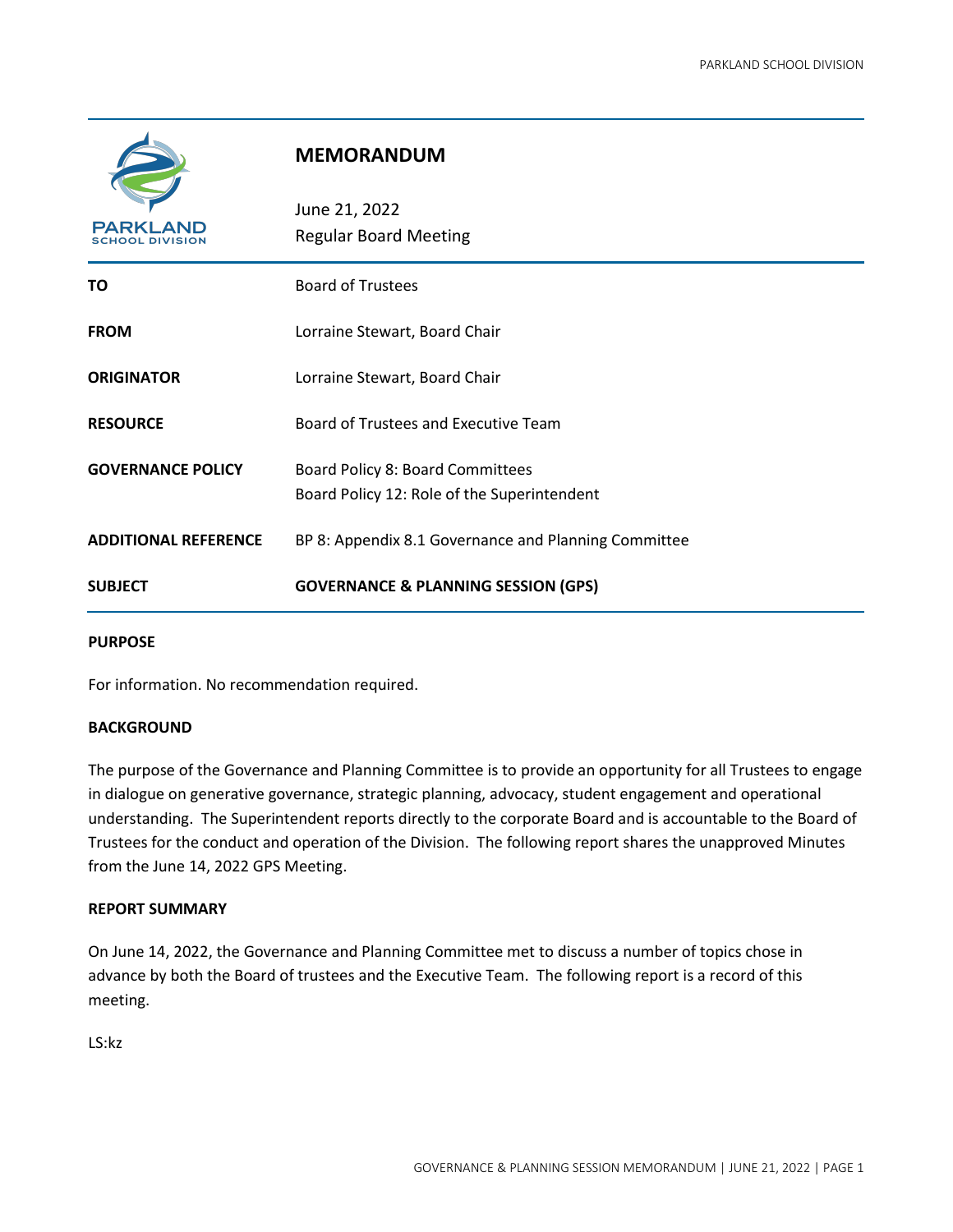

# **MINUTES OF THE GOVERNANCE & PLANNING SESSION (GPS)**

Meeting held at the Centre for Education, Boardroom, in Stony Plain, Alberta On Tuesday, June 14, 2022, at 9:00 AM

#### **Attendance:**

| Lorraine Stewart, Board Chair                                           |
|-------------------------------------------------------------------------|
| Anne Montgomery, Vice-Chair                                             |
| Aileen Wagner, Trustee                                                  |
| Aimee Hennig, Trustee (via online conferencing)                         |
| Paul McCann, Trustee                                                    |
| Eric Cameron, Trustee                                                   |
| Jill Osborne, Trustee                                                   |
| Shauna Boyce, Superintendent                                            |
| Mark Francis, Deputy Superintendent                                     |
| Scott Johnston, Associate Superintendent                                |
| Scott McFadyen, Associate Superintendent (joined meeting at 10:59 a.m.) |
| Meg Miskolzie, Associate Superintendent                                 |
| Jordi Weidman, Director of Strategic Communications                     |
| Lisa Farough, Recording Secretary                                       |
|                                                                         |

## **1. WELCOME & LEARNING MOMENT**

- **1.1. Call to Order:** Board Chair Stewart called the meeting to order at 9:00 a.m.
- **1.2. Land Acknowledgement:** Acknowledgement of Treaty Six Territory by Board Chair Stewart.
- **1.3. Changes to the Agenda:** There were no changes to the agenda.

## **1.4. Approval of the Agenda:**

**MOVED by** Trustee Wagner that the Board of Trustees accept the agenda as presented.

#### **CARRIED UNANIMOUSLY**

#### **1.5. Approval of the May 10, 2022, GPS Minutes:**

**MOVED by** Trustee Cameron that the GPS Minutes of May 10, 2022 be approved as presented.

#### **CARRIED UNANIMOUSLY**

#### **1.6. Learning Moment:**

Board Chair Stewart led the committee in a Learning Moment focused on responding to email inquiries.

## **2. OPERATIONS AND INFORMATION**

**2.1. Summer Schedule for Centre for Education:** Superintendent Boyce shared the Centre for Education schedule for the summer months.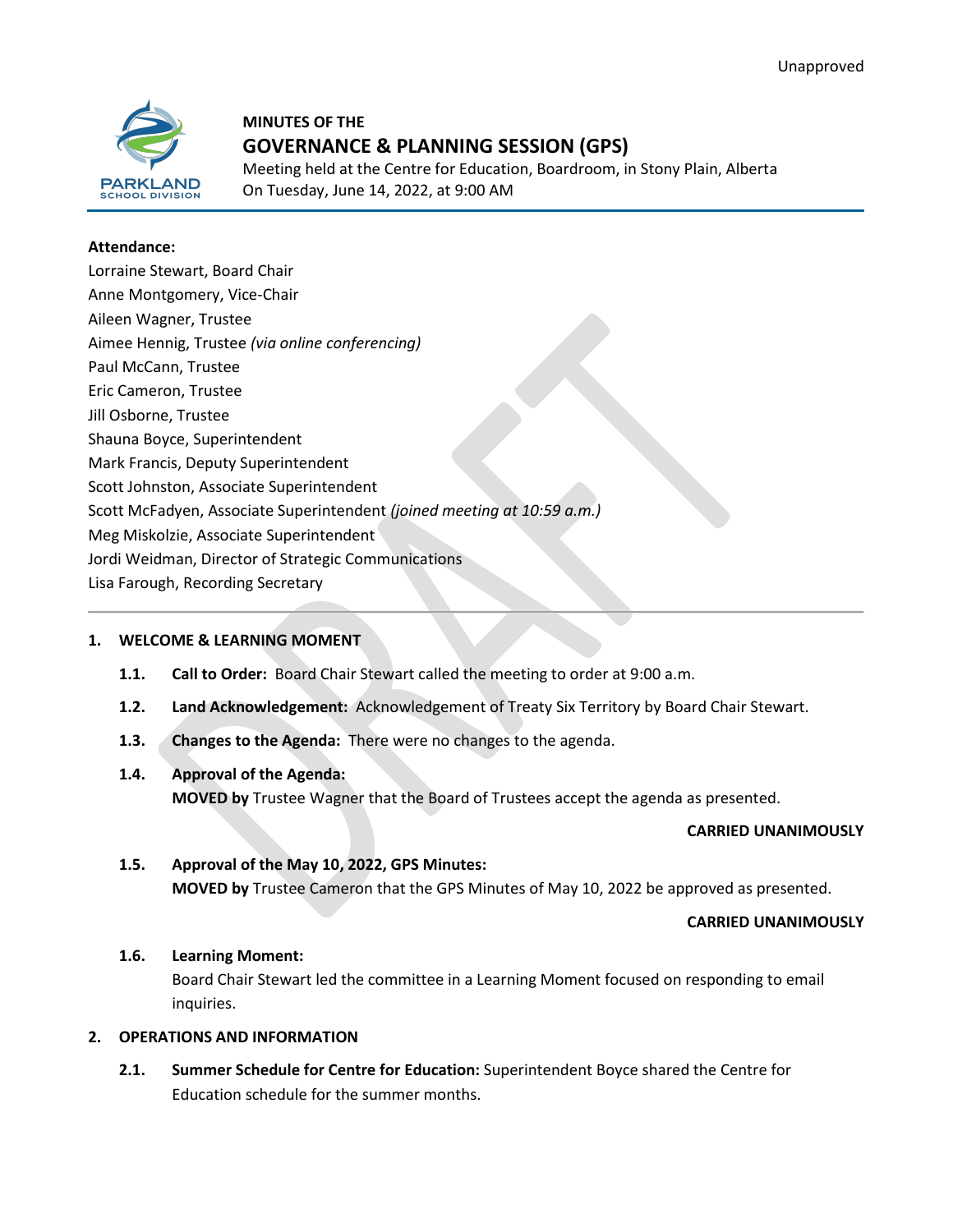**2.2. Curriculum Preparation Plan:** Associate Superintendent Johnston reviewed plans for teacher preparation for new curriculum implementation scheduled for September 2022. Discussion ensued.

## **3. GOVERNANCE**

- **3.1. Association Business:** Trustees shared upcoming meeting dates for the Alberta School Boards Association Zone 2/3 (June 17, 2022) and the Public School Boards' Association of Alberta (June 23, 2022), regarding mental health and transportation.
- **3.2. Book Study –** *"Unreconciled: Family, Truth, and Indigenous Resistance"* **by Jesse Wente:** Trustee Osborne led the committee through the final questions on author Jesse Wente's book, to view Truth and Reconciliation through the lens of "unconscious bias" by way of an Indigenous narrative.
- **3.3. Board Self-Evaluation:** Vice-Chair Montgomery continued the Board self-evaluation process from the April GPS Meeting, discussing the formation of a rubric for the Board's self-evaluation process that would include five elements of a successful Board and measure Board actions and decisions accordingly. The Board applied the rubric to several questions in application.

*Board Chair Stewart called a recess at 10:35 a.m. Meeting resumed at 10:45 a.m.*

**3.4. Revised Board Policy 11: Board Delegation of Authority:** Board Chair Stewart reviewed the tracked version of BP 11, highlighting a few changes. The revised version updated the policy according to the *Education Act.* Discussion ensued**.**

*Associate Superintendent McFadyen entered the meeting at 10:59 a.m.*

*Trustee Hennig exited the meeting (remotely) at 11:11 a.m.*

- **3.5. Organizational Meeting Preparation & Information:**
	- **Draft 2022-2023 Meeting Dates Schedule:** Superintendent Boyce reviewed the draft meeting dates for the 2022-2023 school-year.
	- **Draft 2022-2023 Board Annual Work Plan:** Superintendent Boyce reviewed the action items in the draft Board Annual Work Plan.
	- **Committee 2022-2023 Information:** Board Chair Stewart reviewed Board Committees in preparation for the June 21, 2022, Organizational Meeting.
	- **Conference 2022-2023 Information:** Board Chair Stewart reviewed listed conferences for Trustee information and in preparation for the 2022-2023 school-year.
- **3.6. Advocacy Plan:** Board Chair Stewart reviewed the Action on Advocacy category of the Board's drafted Advocacy Plan and requested further discussion / input from Trustees on advocacy measures, both taken and to yet to be accomplished. Discussion ensued.

*Board Chair Stewart called a lunch recess at 12:20 p.m. Meeting resumed at 12:52 p.m.*

*Trustee McCann exited the meeting at 12:30 p.m.*

**3.7. Legacy Document Review:** Board Chair Stewart led the committee through the "Maturity" phase in the eco-cycle framework for a healthy organization. The Maturity phase highlights ideas that generate value or are already of value, with little or no effort. Trustees discussed significant items